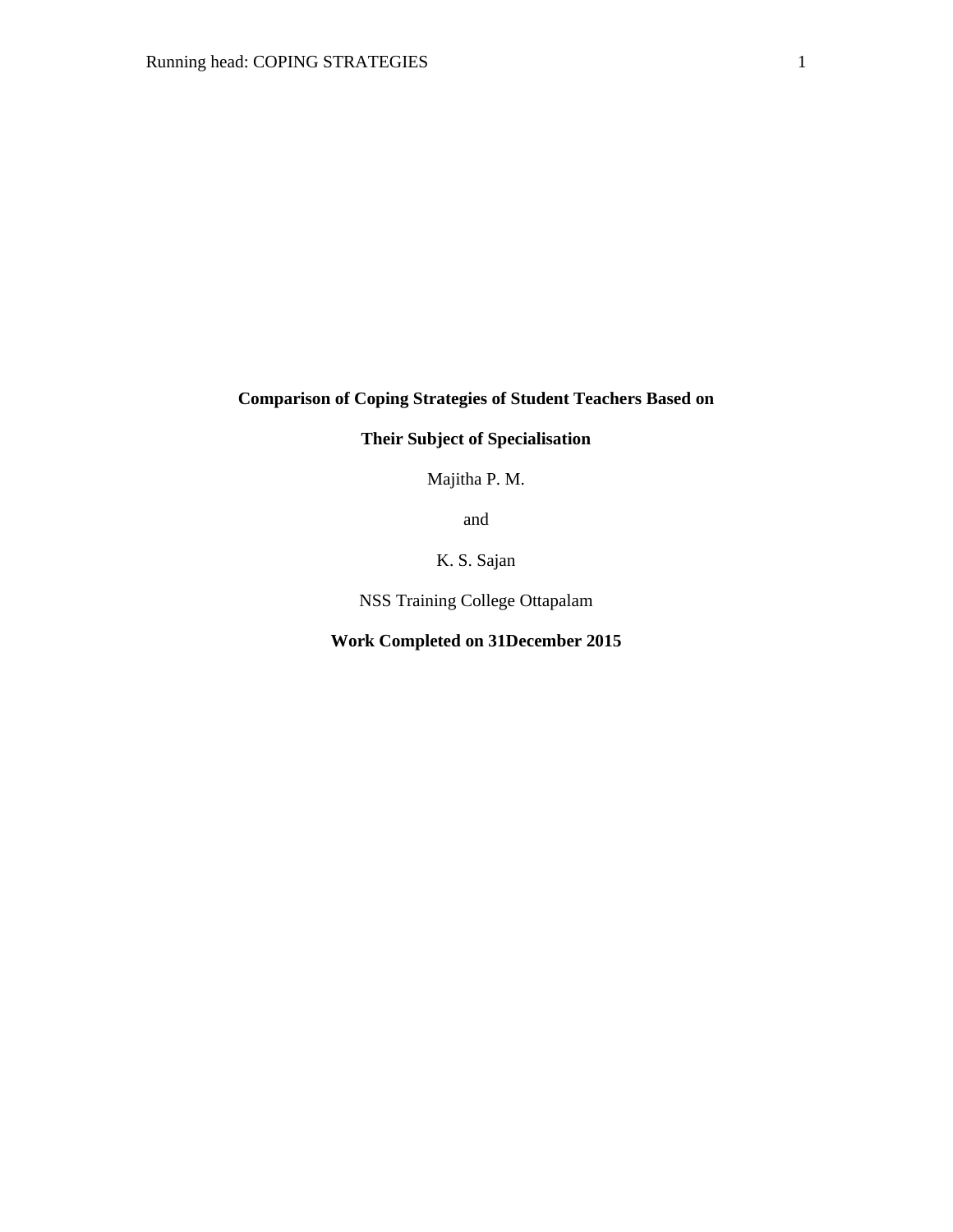#### **Abstract**

*The purpose of the study was to find out the difference in the mean scores of coping strategies of student teachers based on their subject of specialisation. A total of 558 student teachers were selected for the study. Results indicate that there exists a significant difference in the mean scores of Coping Strategies of student teachers of Arts and Science subjects and the mean score of Arts students is greater than that of Science. The findings implicated the need for developing proper coping strategies among student teachers.* 

**Key Words:**coping strategies, student teachers, subject of specialisation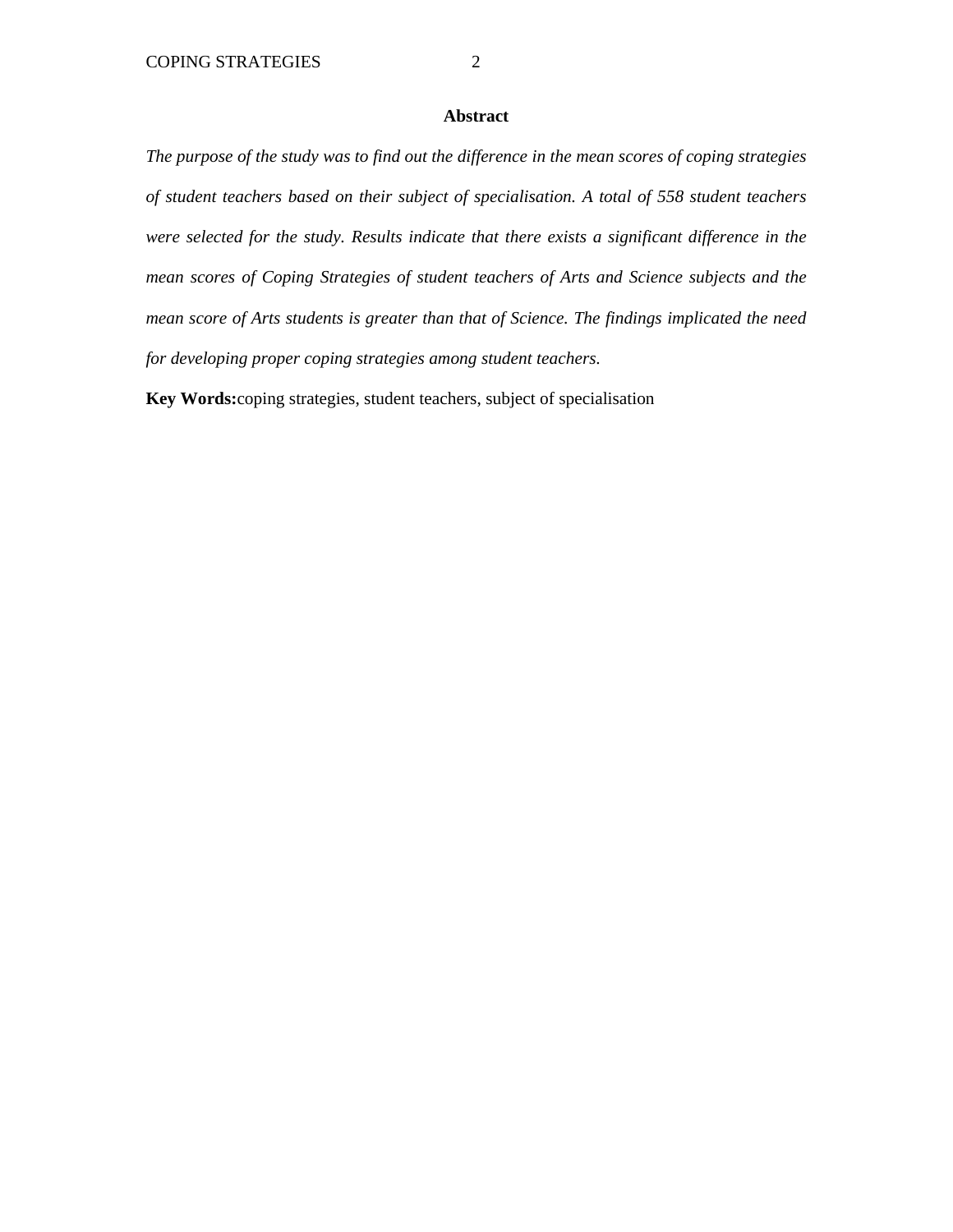# **Comparison of Coping Strategies of Student Teachers Based on Their Subject of Specialisation**

 Adjustment or coping in teaching profession is all more important because it helps in maintaining balance between his/her needs and circumstances in which he is teaching. The satisfactions of his desires reflect the behaviour of a person. A well-adjusted person can think clearly, act confidentially and interact effectively with the situations. There are many ways by which a person cope or adjust with stress. In the ultimate analysis the typical manner in which a particular individual copes with the stressful situation may be unique to him. It is perhaps unlikely that several persons put under similar academic stress situations may always react in identical ways.

 A study examined pre-service teachers coping styles and their responses to bullying and emphasised the need to consider teacher coping styles when working with them to intervene effectively in responding to bullying (Kahn et al. 2012). A significant influence of Emotional Intelligence on Coping Strategies of student teachers was found when the three levels of Emotional Intelligence were compared which reveals that, Emotional Intelligence has a significant role in determining the Coping strategies of student teachers (Suresh, 2014). In another study on academic stress and Coping Strategies of student teachers the result was that Study habits and mental health of the teacher trainees had a significant relation with their Coping Strategies (Balaji, 2013)

 Coping is management of stress or it can be explained as a process to overcome stressors i.e. demands made on an individual. In stress literature, the word coping has two connotations: (a) It denotes the way of dealing with stress and (b) The effort to master the conditions of harm, threat or challenge when a routine or automatic response is not readily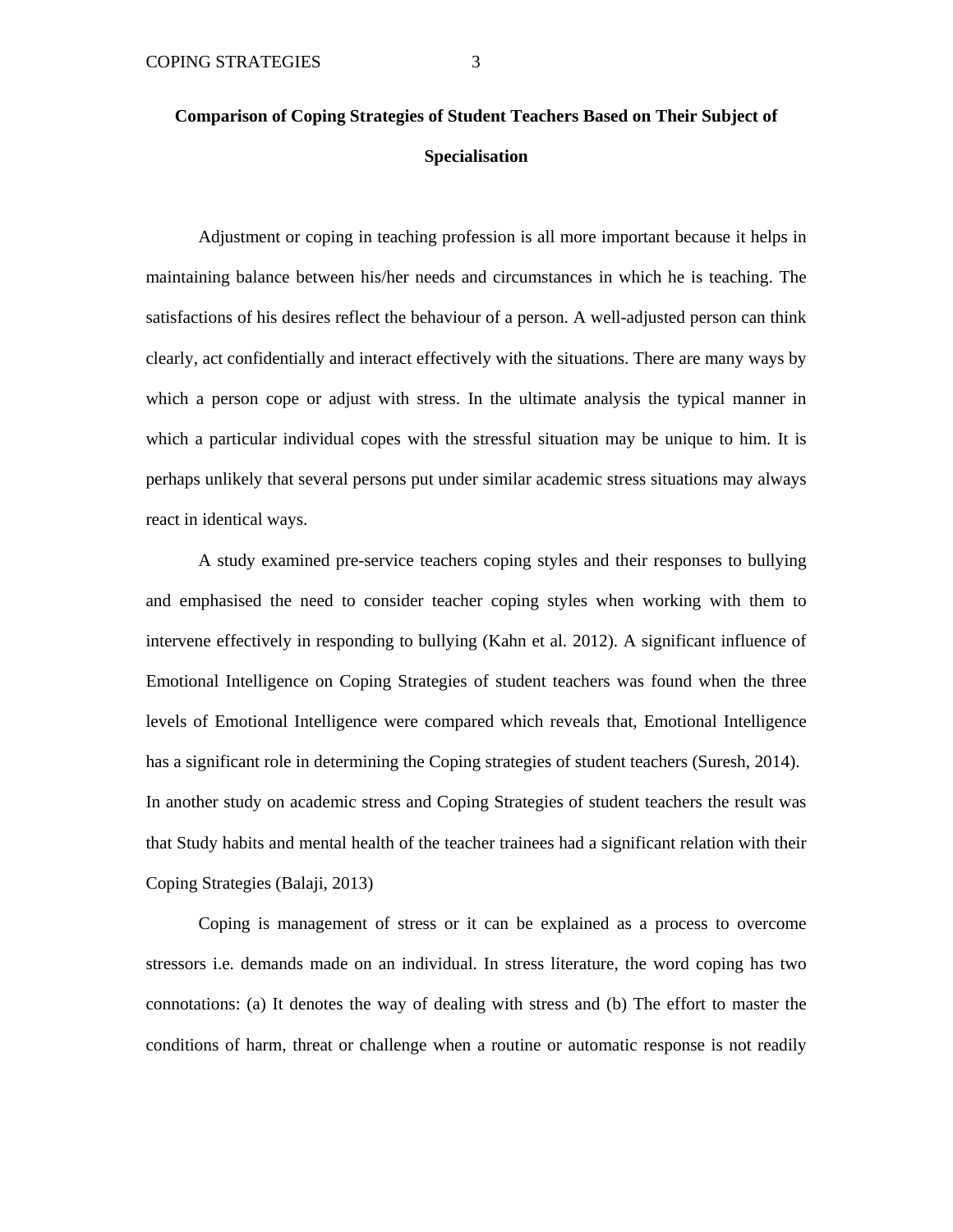available (Lazarus, 1974). Coping is considered as an important resource that can help individuals to maintain psychological adaptation during a stressful episode.

 Such situations are frequent in the case of student teachers as they are the active participators of social construction. They might be confused whether to take action or not. Hear adopting active coping strategies is mandatory and the present study intends to find out the difference in the mean scores of coping strategies of student teachers based on their subject of specialisation

#### **Statement of the Problem**

The present study is undertaken with objective of testing the difference in the mean scores of coping strategies of student teachers based on their subject of specialisation. Thus the study is entitled as: Comparison of Coping Strategies of Student Teachers based on their subject of specialisation.

#### **Study Objective**

 The objective of the study is to find out the difference in the mean scores of coping strategies of student teachers based on their subject of specialisation.

#### **Methodology**

 The normative survey method is that method of investigation, which attempts to describe and interpret what exist at present in the form of conditions, practices, process, effects, attitudes, beliefs etc.

 **Participants.**A sample of 558 student teachers were selected using stratified random sampling technique

 **Measures.**Coping Strategies Inventory for Student Teachers is the measure used for the study

#### **Data Analysis**

The study employed *F* test or ANOVA and Scheffe's Post Hoc Analysis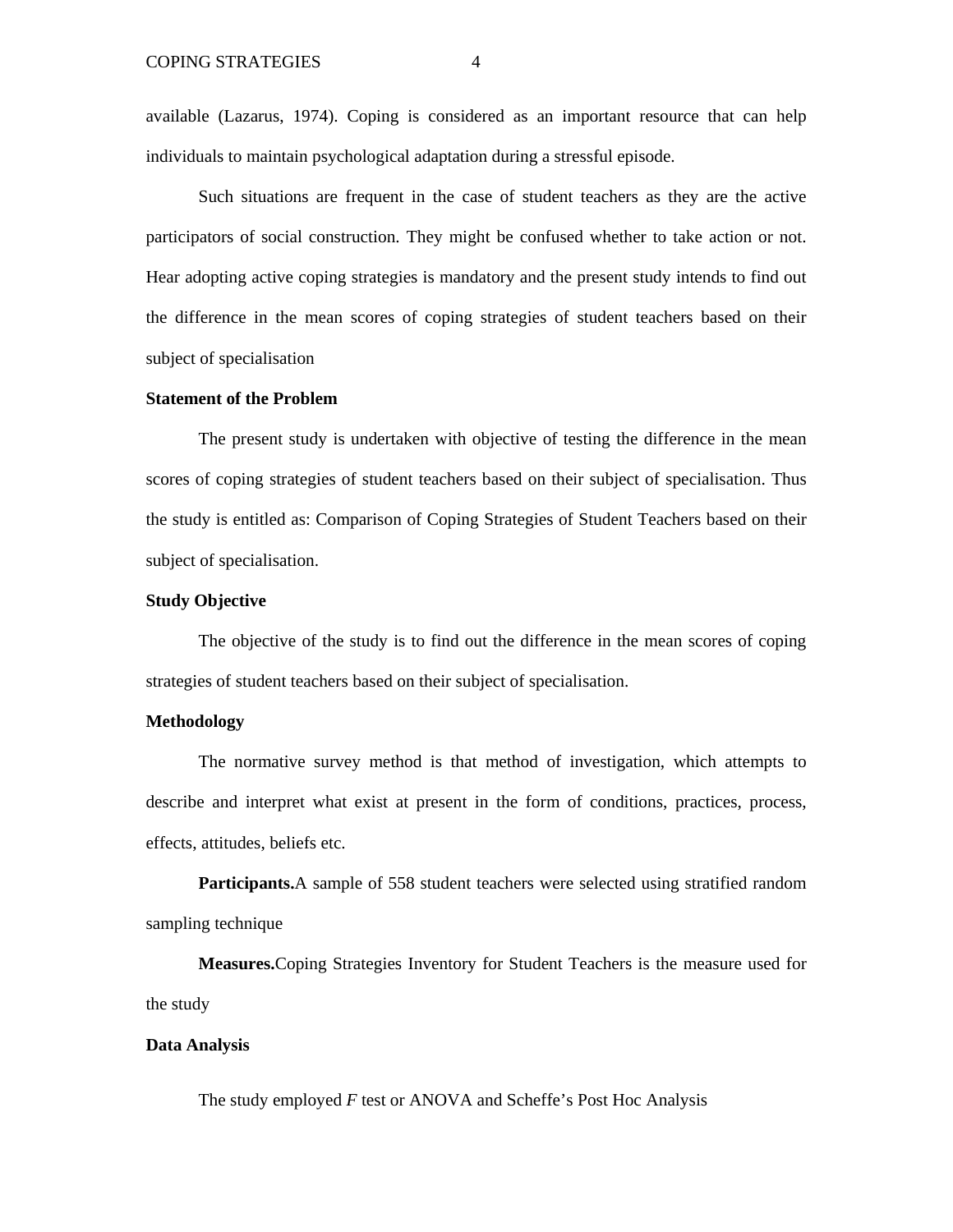## **Results**

Table 1 presents the descriptive statistics of the variables in the study

## *Table 1*

*Descriptive Statistics of Coping Strategies of Student Teachers with Respect to Subject of* 

*Specialisation* 

| Group             | n   | M      | SD    |
|-------------------|-----|--------|-------|
| Arts              | 152 | 213.71 | 13.81 |
| Commerce          | 70  | 210.14 | 16.65 |
| <b>Humanities</b> | 114 | 209.34 | 14.03 |
| Science           | 222 | 209.07 | 15.61 |
|                   |     |        |       |

Table2represents one way ANOVA for significant difference in the mean scores

Table 2

*Data and Result of One Way ANOVA for Significant Difference in the Mean Scores of Coping Strategies of Student Teachers with Respect to Subjects of Specialisation* 

|                   | Source of             |          |     |        |      |     |
|-------------------|-----------------------|----------|-----|--------|------|-----|
| Variable          | Variance              | SS       | Df  | МS     | F    | p   |
|                   | <b>Between Groups</b> | 2177.91  | 3   | 725.97 |      |     |
| Coping            |                       |          |     |        |      |     |
|                   | <b>Within Groups</b>  | 124099.2 | 554 | 224.01 | 3.24 | .02 |
| <b>Strategies</b> |                       |          |     |        |      |     |
|                   | Total                 | 126277.1 | 557 |        |      |     |
|                   |                       |          |     |        |      |     |

Table 3 represents the results of Scheffe's Post Hoc Analysis for comparing the difference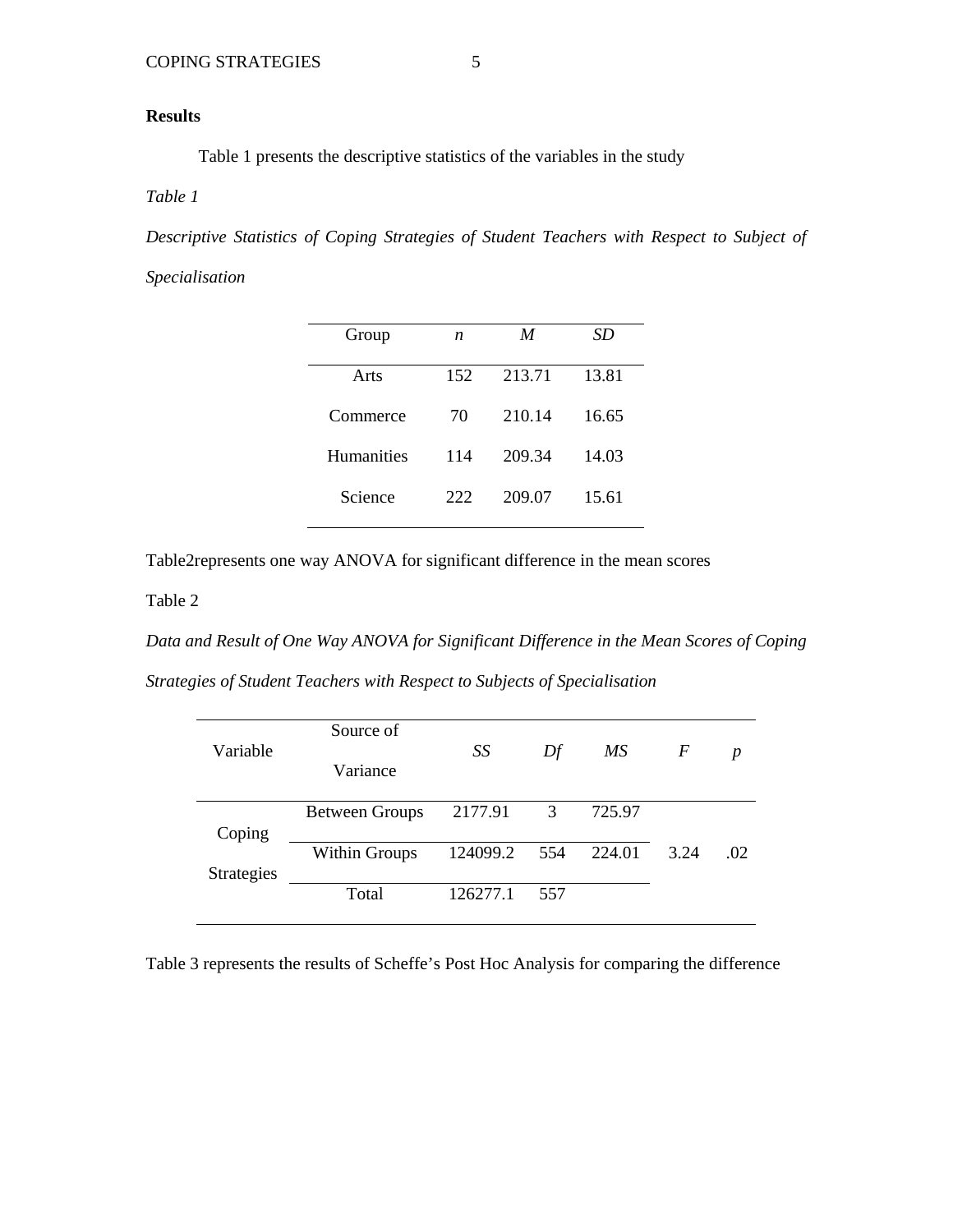## Table 3

*Results of Scheffe's Post Hoc Test of Difference Among the Mean Scores of Coping Strategies of Student Teachers of Arts, Commerce, Humanities and Science Groups*

|                   |                   | Mean Difference |     |  |
|-------------------|-------------------|-----------------|-----|--|
| $(I)$ option      | $(J)$ option      | $(I-J)$         | p   |  |
| Arts              | Commerce          | 3.56            | .43 |  |
| Arts              | <b>Humanities</b> | 4.36            | .13 |  |
| Arts              | Science           | 4.63            | .03 |  |
| Commerce          | <b>Humanities</b> | .80             | .98 |  |
| Commerce          | Science           | 1.06            | .96 |  |
| <b>Humanities</b> | Science           | .26             | .99 |  |

The difference in the mean scores of Coping Strategies of student teachers of Arts, Commerce, Humanities, and Science subjects is graphically represented in Figure 5.



*Figure 5*.Difference in the mean scores ofCoping Strategies of student teachers based on their subject of specialisation.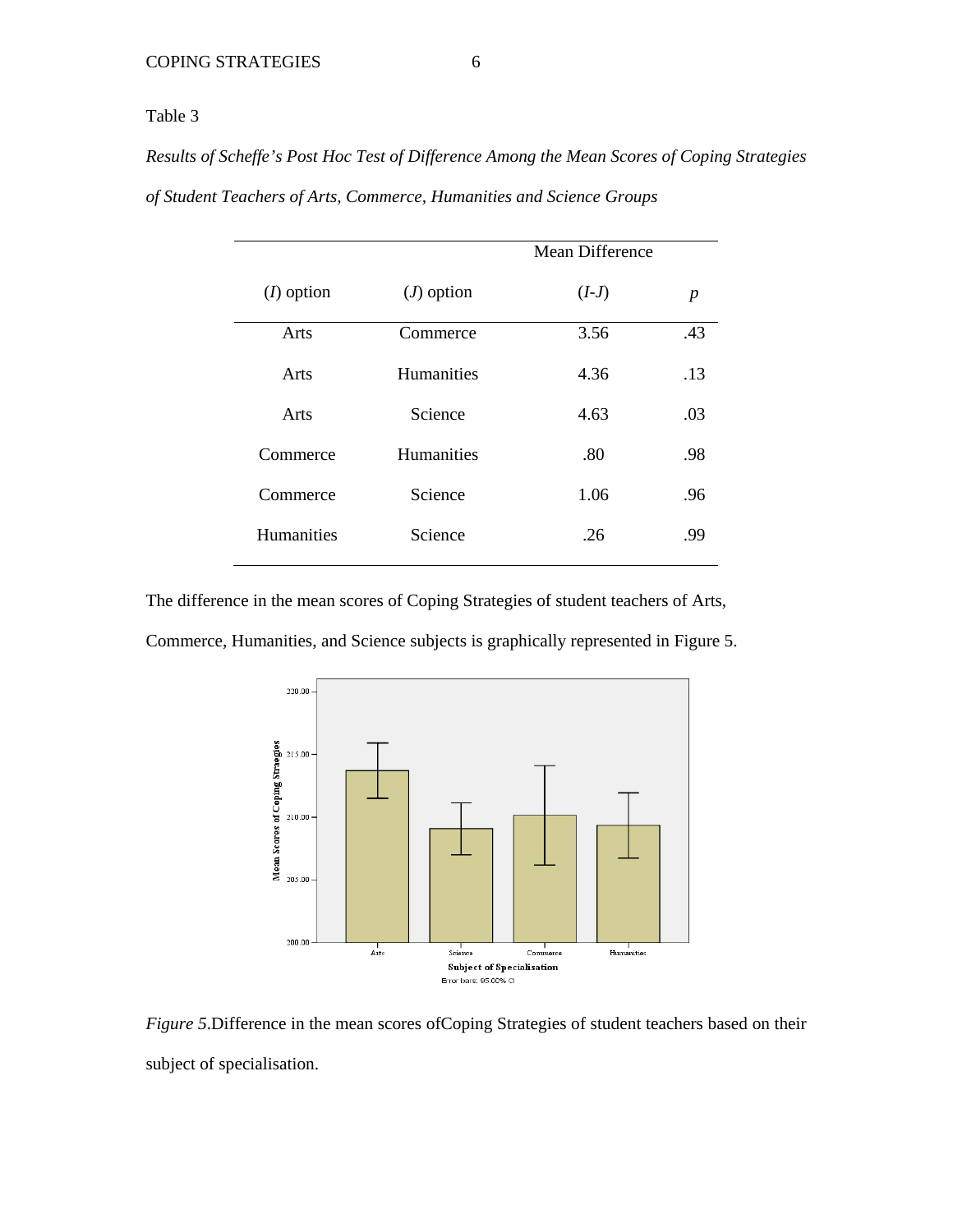#### **Discussion**

 Results indicate that there exists a significant difference in the mean scores of Coping Strategies of student teachers of Arts and Science subjects and the mean score of Arts students is greater than that of Science. For all other pairs of comparisons the difference is negligible. It means that students with arts as their subject of specialisation have the ability to cope with conflicting situations in an effective manner. This may be due to the presence of certain elements in arts curriculum. On the contrary Suresh (2014) reported that subject of study do not significantly influence the stress and coping strategies of student teachers. Implications of the findings

 Findings of the study reveals that student teachers should be made cognizant about sound Coping Strategies so that they can adopt them to deal with conflicting situation in their personal as well as professional life. Intervention programmes like yoga and meditation exercises should be provided for student teachers. It will help them to come out of the conflicting situations and become successful teachers. Identifying the elements that contribute to active and effective coping and including such elements in all subjects of study can help student teachers to overcome the stressful situations to a great extent.